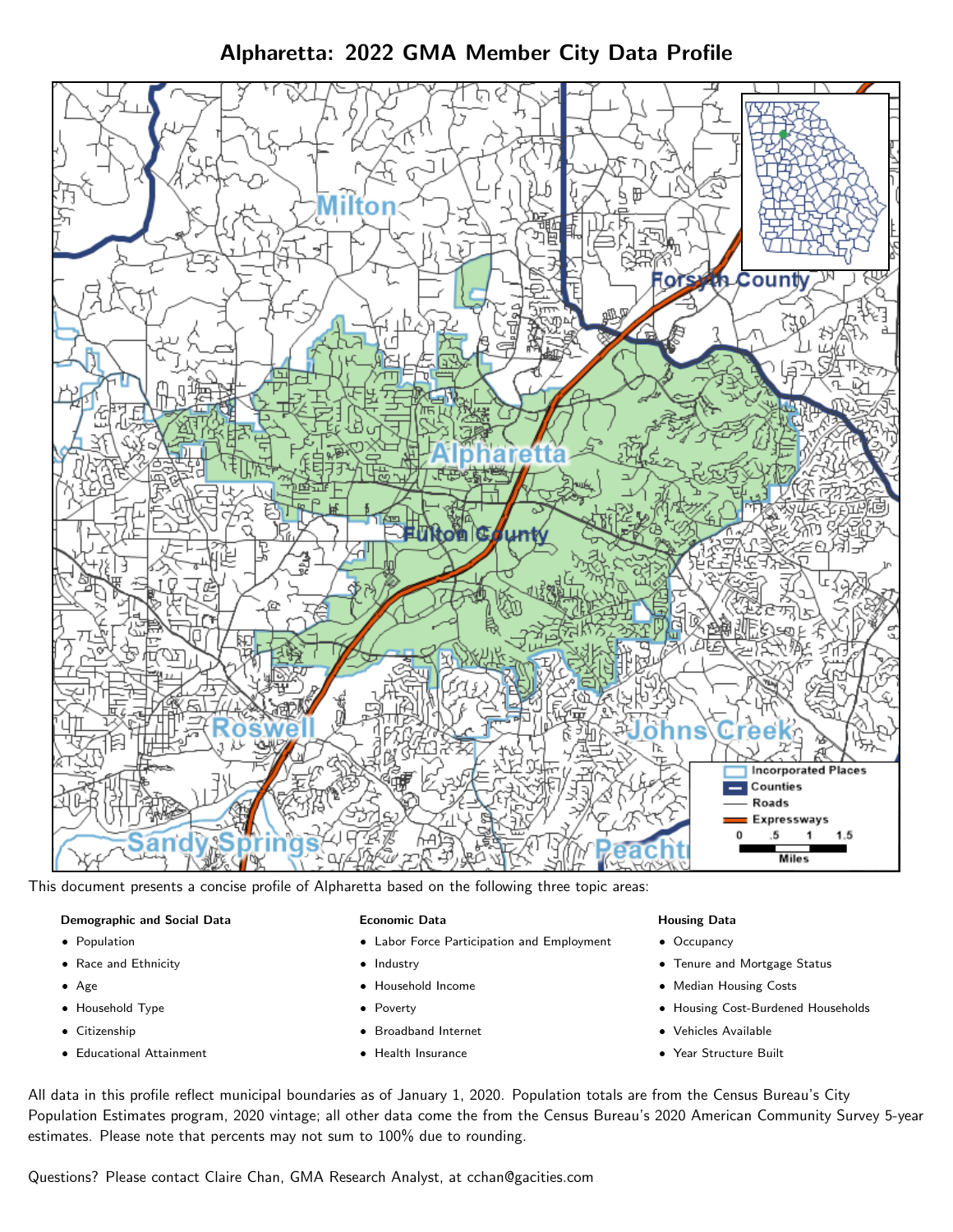# Alpharetta: Demographic and Social





**Citizenship** 



Source: American Community Survey, 2020 5-year estimates, table B05002 Source: American Community Survey, 2020 5-year estimates, table B15002

Race and Ethnicity



Source: U.S. Census Bureau, City Population Estimates, 2020 vintage Source: American Community Survey, 2020 5-year estimates, table B03002

## Household Type



Source: American Community Survey, 2020 5-year estimates, table B01001 Source: American Community Survey, 2020 5-year estimates, table B11001

#### Educational Attainment



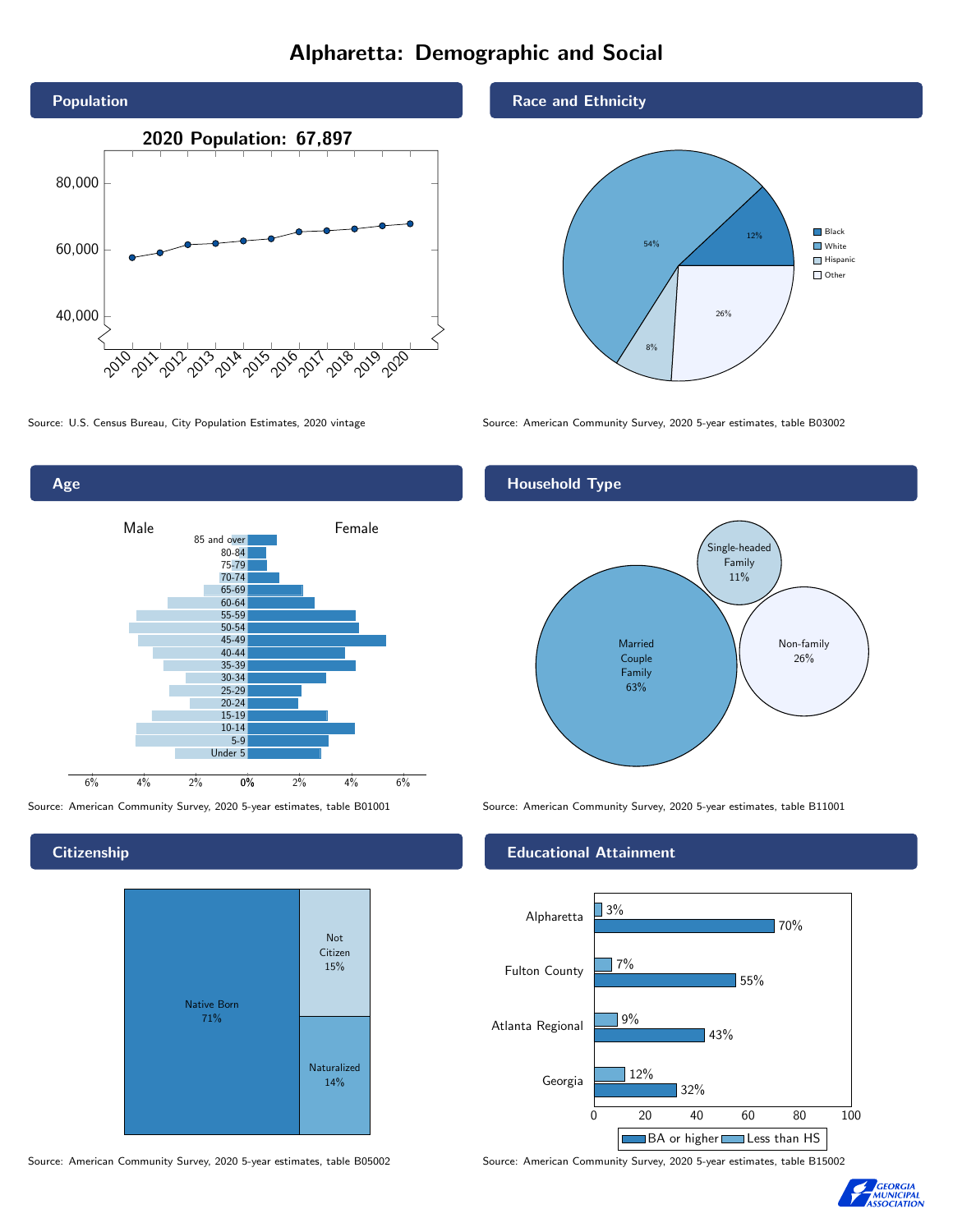# Alpharetta: Economic



Source: American Community Survey, 2020 5-year estimates, table B23001 Note: Unemployment rate is based upon the civilian labor force.



Source: American Community Survey, 2020 5-year estimates, tables B19013 and B19025 Source: American Community Survey, 2020 5-year estimates, table B17010



Source: American Community Survey, 2020 5-year estimates, table B28002 Source: American Community Survey, 2020 5-year estimates, table B18135

## Industry

| Agriculture, forestry, fishing and hunting, and mining      | $0\%$ |
|-------------------------------------------------------------|-------|
| Construction                                                | $4\%$ |
| Manufacturing                                               | 9%    |
| <b>Wholesale Trade</b>                                      | 5%    |
| Retail Trade                                                | 8%    |
| Transportation and warehousing, and utilities               | $4\%$ |
| Information                                                 | 5%    |
| Finance and insurance, real estate, rental, leasing         | 11%   |
| Professional, scientific, mgt, administrative, waste mgt    | 26%   |
| Educational services, and health care and social assistance | 17%   |
| Arts, entertainment, recreation, accommodation, food        | 6%    |
| service                                                     |       |
| Other services, except public administration                | 3%    |
| Public administration                                       | 2%    |

Source: American Community Survey, 2020 5-year estimates, table C24030

#### Poverty



#### Health Insurance